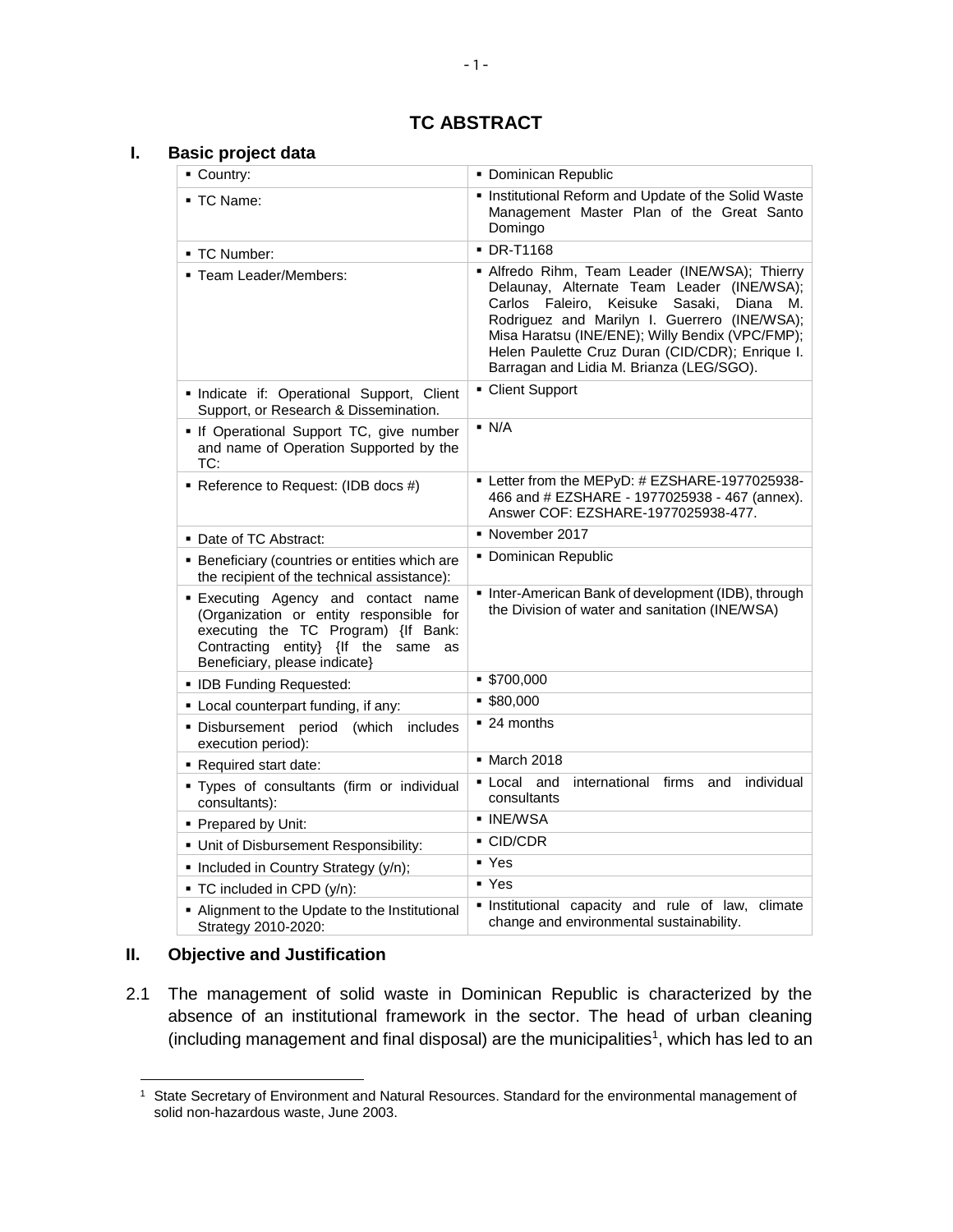industry without regulation and the proliferation of dumpsites. In this context, the government made significant efforts recently in strengthening the sector through the implementation of the Project for Institutional Capacity Development on Nation-Wide Solid Waste Management in Dominican Republic (FOCIMiRS, 2014-2017), which was funded by Japan International Cooperation Agency (JICA). Continuing on such efforts, there is a need to carry out further consolidation of the sector's institutional framework, aimed at defining an entity carrying out regulation and planning, and another for the monitoring and control.

- 2.2 On the other hand, mayors of the Commonwealth of the great Santo Domingo (MGSD), have denounced the state of Duquesa dumpsite and the environmental and public health problems due to its operating conditions, as well as the frequent crises between the operator and the municipalities. Additionally, the problem related to the ownership and use of the grounds of the dumpsite is widely known. The dumpsite is entering its final phase of use, but a clear vision of the remaining useful life and the required investments for the closing process is required. Additionally, the Ministry of environment and natural resources (MIMARENA) pointed out that the great Santo Domingo is a priority intervention area and must have a plan of adjustment of the final disposal sites<sup>2</sup>, so the MGSD already has a Master Plan drawn up in the year 2013. Considering the presence of new local authorities, the plan requires an update and dissemination, given that since its development new transport infrastructure has been constructed and there are new estimates of population $3$  and new data from production of solid waste.
- 2.3 The Board for the coordination of water resources (from here on, the Board) was created by presidential decree under the Ministry of Economy, Planning and Development (MEPyD), which is an intersectoral coordination instance. Its functions include the design and joint promotion with local governments of a national strategy of environmental sanitation. The Board has formed "Committee of legislation and regulation," which must develop the solid waste law.
- 2.4 The Bank provides an added value since a previous TC developed the Master Plan as a complement to the plan developed for the city of the Nacional district of Santo Domingo (ADN). The TC is aligned with the Country Strategy (2017-2020) as (i) the improvement of health is a strategic objective, with a focus on prevention and based on access to good quality basic services; (ii) it contributes to the crosscutting action area of climate change; and (iii) issues related to solid waste management is indicated as a dialogue area. The improvement of the institutional framework, governance and environmental education are requirements that will be included in the programs by the sector. The TC is also consistent with the Update to the Institutional Strategy 2010-2020 (AB-3008) and is aligned with the cross-cutting themes of Institutional

 $\overline{a}$ <sup>2</sup> Ministry of environment and natural resources. Policy for the management of the municipal solid waste (RSM), February 2014.

<sup>&</sup>lt;sup>3</sup> ONE, estimates and national projections of population 1950-2100. Projections from 2000-2030: population 2000-2030, ONE subnational projections. Santo Domingo April 2016.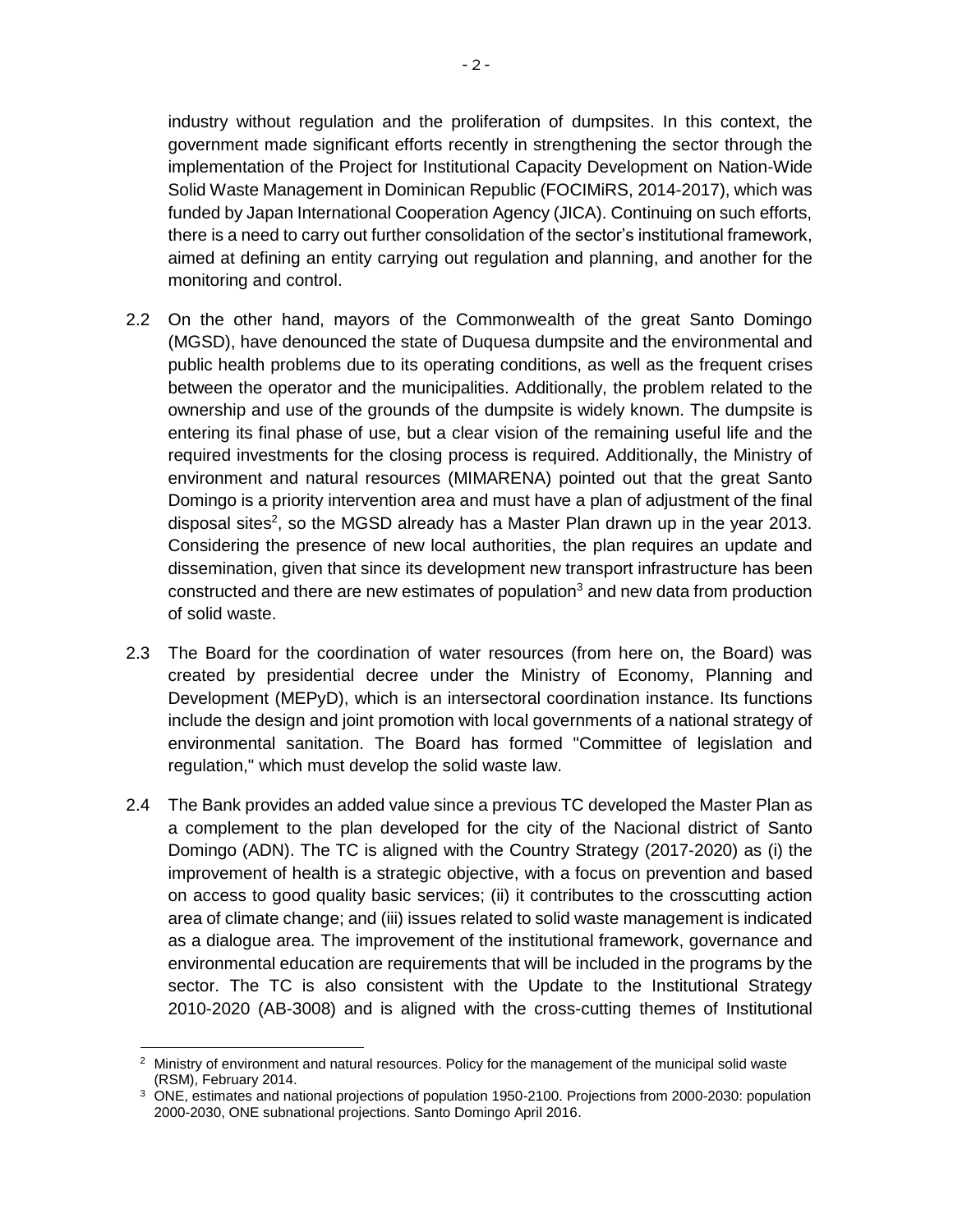capacity and rule of law (by supporting the government entities on the development of laws and structure of responsibilities) and the climate change and environmental sustainability (as improved waste management practices will provide tools to mitigate greenhouse gas emissions and since a plan to manage the Duquesa dumpsite will be defined).

#### **III. Description of activities and outputs**

- 3.1 **Component I. Support for institutional reform and for the drafting of the new law of solid waste and its regulations.** Will support the Board to: (a) ensure that the existing draft for the law defines the new institutional framework and responsibilities of existing institutions or new institutions to be created and (b) organize events that allow for socializing and disseminating the new law. Locally, support will be provided for the MGSD to develop the guidelines of the Master Plan to establish an entity that is responsible for the transfer, treatment and final disposal of solid waste and to establishes its relationship with the operator of Duquesa.
- 3.2 **Component II. Update of the Solid Waste Master Plan of the Great Santo Domingo.** Within the framework of the Master Plan update, activities will be included such as the analysis of the operation, the evaluation of the useful life, closure plan and environmental management of the Duquesa site, the validation of the new sanitary landfill of the MGSD and an investment plan for the implementation of the Master Plan.

### **IV. Budget**

4.1 The TC budget is US\$ 780,000, with US\$700,000 of IDB Funding and local counterpart contribution of US\$80,000, in-kind.

| <b>Component and description</b>                                                                                                | <b>IDB/Fund</b><br><b>Funding</b> | Counterpart<br><b>Funding</b> | Total<br><b>Funding</b> |
|---------------------------------------------------------------------------------------------------------------------------------|-----------------------------------|-------------------------------|-------------------------|
| <b>Component I.</b> support for institutional reform and for<br>the drafting of a new law on solid waste and its<br>regulations | 185,000                           | 50,000                        | 235,000                 |
| <b>Component II.</b> Update of the Master Plan of waste<br>solids of the great Santo Domingo                                    | 515,000                           | 30,000                        | 545,000                 |
| Total                                                                                                                           | 700,000                           | 80,000                        | 780,000                 |

#### **Indicative Budget**

# **V. Executing agency and execution structure**

5.1 Given the local administrative difficulties, and that this TC may involve the potential implementation of a future loan project, the implementation will be by performed by the IDB through INE/WSA with the local administrative support of the COF.

# **VI. Project Risks and issues**

6.1 There is a risk of a low appropriation of the results and products delivered throughout the execution of the TC. This risk is considered medium since the project stems from the urgent need to find alternative solutions to the above-mentioned problems. As a mitigation measure, there will be launch workshop prior to the beginning of the Master